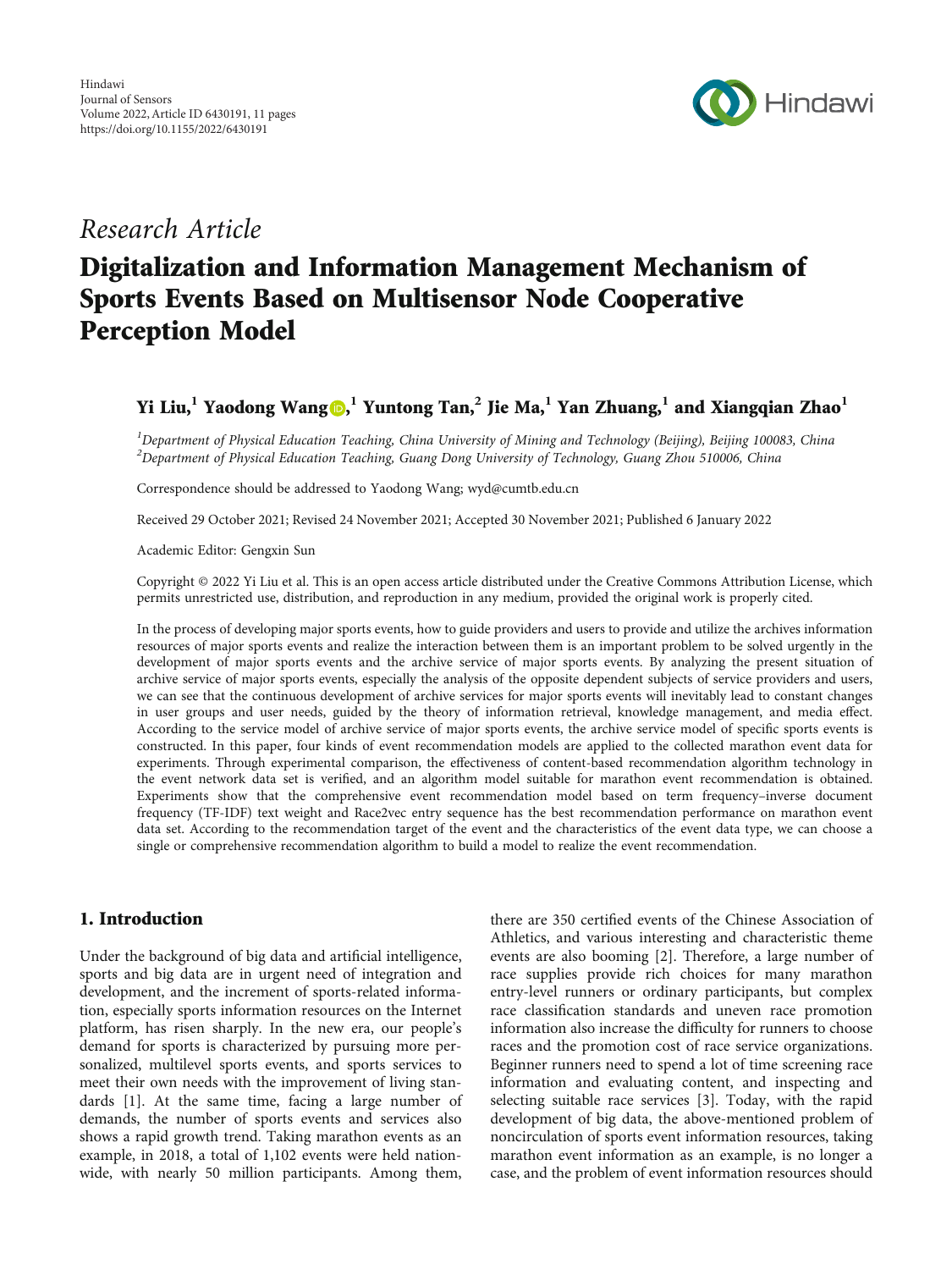be regarded as an information overload problem in essence [[4\]](#page-9-0).

In the digital age, the change of media urges people to get the needed sports information more quickly through the network and computer technology. However, sports information, especially sports information resources on a large number of Internet platforms, such as event data display information and text evaluation information, have not been collected and applied reasonably [\[5\]](#page-9-0). Fragmented network sports information, especially the text state information, makes the irrationality of traditional sports information classification and storage begin to appear, which easily leads to the dislocation of information resources intercommunication when users search for sports information, and excessive dislocation information accumulation easily leads to information overload. Facing the problem of information overload, search engine, e-commerce, and other fields have carried out in-depth research and discussion, among which the most important solution is entity recommendation technology [[6](#page-9-0)]. In 1990s, some American scholars put forward the concept of recommendation system, and realized the content recommendation to forum users through recommendation technology. At present, the application of recommendation technology in sports field is not very extensive, and it is still only recommended for specific entities such as sports goods or sports news [\[7](#page-9-0)]. At the same time, under the current industry development background of artificial intelligence and "Internet plus," the mining and processing of sports event information resources need the introduction of new technologies. Therefore, if the fragmented sports information resources can be fully mined and applied by effectively constructing the event recommendation model and introducing a variety of algorithms to process the event network information data, it will help to improve the use efficiency of users' Internet fragmented event information taking marathon event network data as an example [[8](#page-9-0)]. This fundamentally meets the needs of runners for suitable event information supply and enhances the interactive experience of users in using sports information resources [\[9\]](#page-9-0). At the same time, the introduction of event recommendation algorithm can promote the utilization rate and relevance of sports information resources, which will not only provide more personalized and professional information service technical support for sports enthusiasts but also help to improve the overall information intelligence level of sports and promote the development of sports industry [[10](#page-9-0)].

At present, as one of the most important information exchange channels, there is still a lot of fragmented sportsrelated information. Under the background of the rapid increase of sports events and service information, studying the recommendation technology of competition information and the comparative application of various algorithms will help to make statistical analysis of competition network information more efficiently, realize the demand of people for competition information recommendation, and provide basic theoretical and technical support for the research of network sports information resources mining and application in a more intuitive and effective way. Internet data of sports events is a part of sports information resources, which

is fragmented information data. This paper analyzes the characteristics of the current network event information to select the appropriate data recommendation algorithm, through the combination of algorithm and data to build a practical event recommendation model, in order to provide the basis and reference for the application research of fragmented sports information resources represented by competition Internet data and the use of related methods. Second, it gives the possibility of integration and development of sports event information and related information technology from the perspective of technology, which provides a broader idea for sports informationization research and enriches the technical means of sports research. For this reason, archive service providers must constantly develop service infrastructure, change service concepts, and innovate service methods: build an objective foundation of archive service that adapts to the development of the times and can continuously integrate new technologies, new equipment, and new concepts.

#### 2. Related Work

At present, the definition of Internet data of sports events is rarely mentioned in academic circles, and the Internet data of sports events is essentially an expression form of information resources based on Internet platform in sports information resources [\[11\]](#page-9-0). Therefore, in the research status analysis, choose to belong to the upper level of network sports information resources for current research and analysis, searching in the full-text database of academic journals of China Knowledge Network (CNKI) with the retrieval format of "Subject = Network Sports Information Resources." Among them, there are 179 literatures in journals and master's and doctoral dissertations, among which 13 are cited more than 20, but only 3 are highly related to the research of online sports information resources, all of which are before 2005, and their reference value is not great under the current Internet development background [\[12\]](#page-9-0). Through all the relevant literature available for inquiry, the main research directions are divided into two categories: the construction and application of network sports information resources in colleges and universities, and the integration and development of network sports information resources [\[13\]](#page-9-0). Among them, the dominant research content is the integration of network sports information resources and how to use them efficiently [[14](#page-9-0)].

Among them, the researchers made a clear exposition on the mining and acquisition of network sports information resources at that time, covering the use of search engines, sports authoritative websites, network databases, sports websites, or sports channels of comprehensive websites. In the research direction of improving the retrieval efficiency of network sports information resources, based on the previous information resource acquisition skills, researchers put forward a method of using professional database retrieval skills and file type retrieval on the network platform [[15](#page-10-0)]. According to the problems existing in the development of network sports information resources, the researchers put forward some suggestions on building a sharing platform of network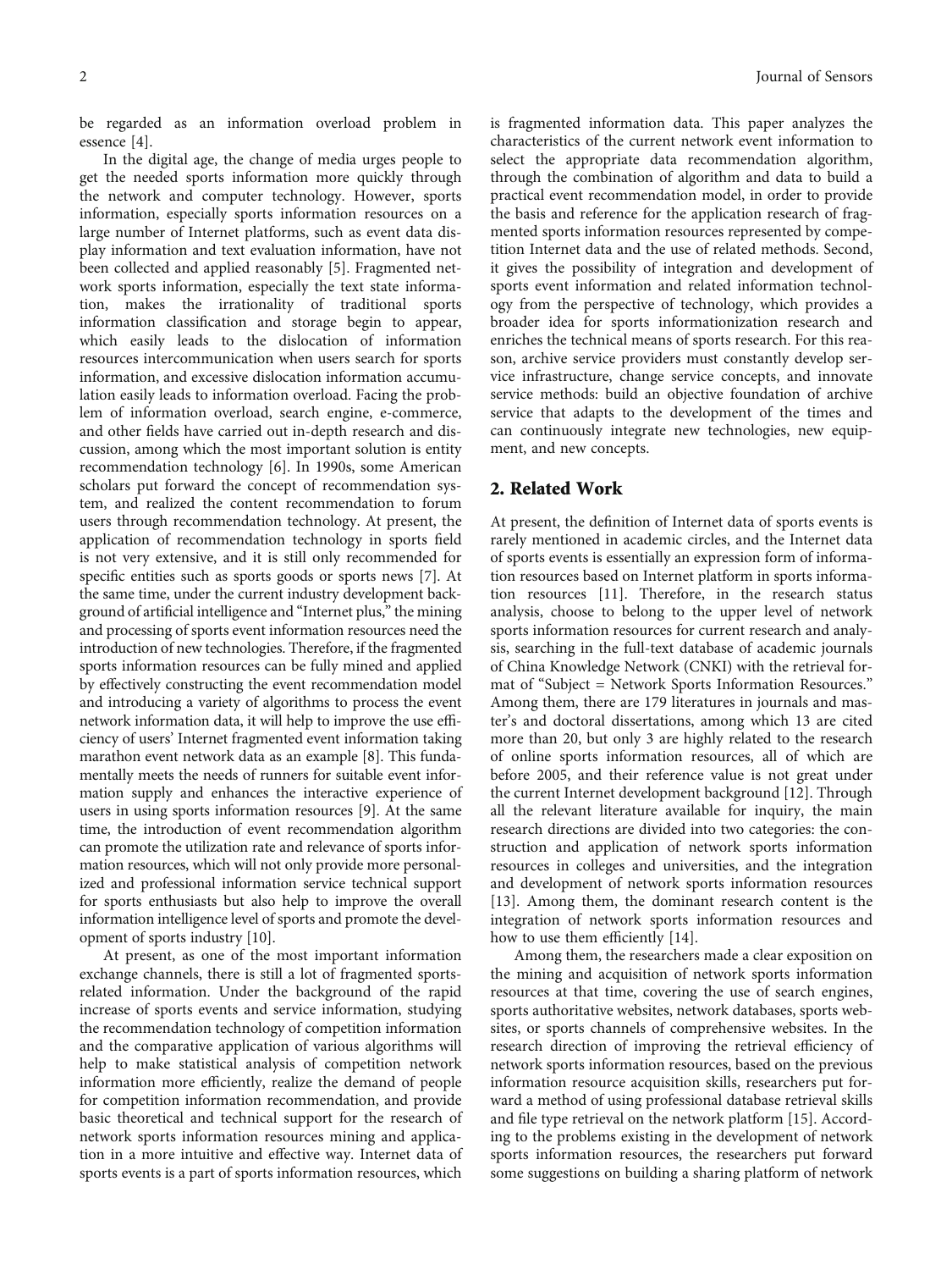sports information resources and analyzed the corresponding operation mechanism and feasibility [[16\]](#page-10-0). However, from all the available literature, most of the research on network sports information resources is to summarize the current situation and analyze the possibility of its integration, there is a certain technical lag, and there is little in-depth research on its internal data structure and application.

To sum up, at present, there is little research on the application of Internet data of sports events in China. This study builds a reasonable event recommendation system by analyzing the characteristics of public event information of professional sports vertical websites in the Internet, which is an effective and innovative research on network sports information resources based on this [\[17\]](#page-10-0). At present, with the government departments at all levels vigorously promoting the development of sports and cultural undertakings, more and more major sports events are held in major cities in China. Academic circles and other people from all walks of life, government departments, and other workers on major sports events have gradually been put on the agenda and become a hot spot of current research [\[18\]](#page-10-0). Among them, many scholars, staff, and government departments have noticed the various influences of archives on the inheritance, holding, development, and dissemination of major sports events and have written books, expressed their views, and clarified their positions, showing a scene of a hundred flowers blooming.

In this paper, before studying the major sports event archive service, the relevant literature was consulted, and some existing journals, papers, and government documents related to the major sports event archive service were collected and combed to obtain the necessary literature support [[19](#page-10-0)]. By searching the full-text database of electronic resources of China Periodical Network, Wanfang Database, domestic and foreign government, and research websites, we find the literature related to the archives of major sports events and study some related works. From the current point of view, domestic scholars are committed to study the archives of major sports events from different angles [\[20\]](#page-10-0). After sorting out and analyzing this paper, some conclusions are drawn. From the existing achievements, the research on the archives of major sports events by relevant workers and scholars mainly includes three aspects: the research on the concept and management of sports archives, the need for archive service support for the development of sports cultural undertakings, and the development and utilization of sports archives information resources [\[21\]](#page-10-0). This paper will summarize the current research status from these three aspects.

At present, the research on the application of sports information resources and sports information mainly focuses on sports information and sports literature, while the application of a large number of fragmented sports event information based on the Internet is rarely mentioned.

#### 3. Multisensor Node Perception of Internet Data of Sports Events

3.1. Basic Characteristics of Internet Data of Sports Events. In order to effectively meet the urgent needs of the masses to

participate in sports events, it is necessary to display and recommend many event information to the masses reasonably and accurately. Under the current background of "Internet plus," the event data in the Internet is multiplying day by day, and the characteristics of event information hidden behind a large amount of data and the rules of user browsing are effective information when constructing the event recommendation model. Therefore, this chapter will take the Internet data of sports events as the research object, deeply discuss the network data characteristics and reasonable data collection framework of marathon events, and collect corresponding data sets according to the framework, so as to provide basic data reference for the construction of sports event recommendation model, as shown in Figure [1](#page-3-0).

The Internet information data storage of sports events is large, and the Internet content corresponding to a single event includes official websites, portals, professional forums, new media, and other information dissemination platforms. For example, by the end of 2019, searching for "Marathon Events" on Baidu search engine can obtain more than 30 million related web pages, covering information such as publicity, communication, and popular science of marathon events. At the same time, the content between sites is relatively independent. To obtain the corresponding event information completely, visitors need to obtain information through multiple related keywords and multiple platforms. This fragmentation feature is becoming more and more obvious in the Internet data of events with a sharp increase in data volume. Because of relying on the Internet platform for information display, the Internet data of sports events shows diversified characteristics in data type distribution, including video data, numerical data, computer language data, and other forms besides traditional text data and picture data. Taking the retrieval of "NBA Games" in Baidu as an example, the data types displayed include the text data of the victory and defeat reports of the Games, the numerical data of the players' participation information, and the video data of the wonderful performance of the Games. At the same time, the angle of each site to spread events and the scope of data collection are different, the types of sports event data transmission are different, and there is a lack of label definition for content types.

3.2. Internet Data Acquisition Based on Multisensor. The collection framework of Internet data set of sports events refers to the standardized data collection structure and rules that can be constructed according to the characteristics of network data of sports events. Among them, the common Internet data collection framework is generally realized by constructing database catalogue and metadata format. At the same time, the collection of event network data set is different from the current sports event state data collection and physiological state data collection, which is non-real-time and delayed. Common event data collection focuses on athletes' physiological state and real-time state data information during the event, while the Internet data set of sports events is generally public information set related to the event, which is published and non-real-time data information. In order to effectively collect the event network data and build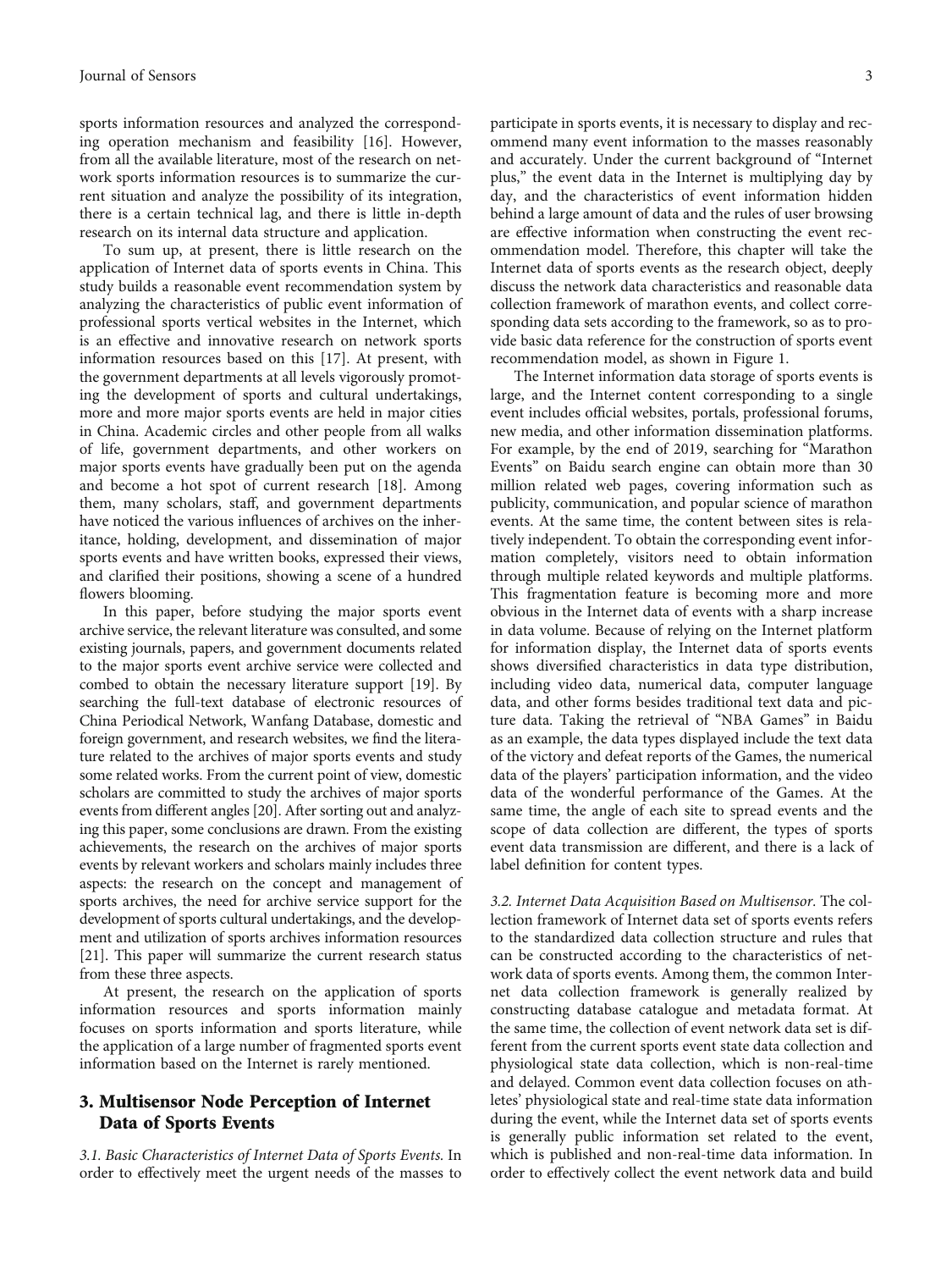<span id="page-3-0"></span>

Figure 1: Recommended model for sports events.

an effective data storage warehouse, the attributes and categories of the event data in the current network should be clearly defined, so as to establish the corresponding data collection and storage table. According to the current scholars' research on the elements of sports events, events are generally composed of various elements such as event attributes, human resources, competition, and evaluation. From the perspective of sports information resources, the composition of competition network information includes many types of elements, such as competition news information, database resources, competition video resources, organizational social resources, and so on.

This paper studies the event recommendation model to meet such needs. The construction of event recommendation model first needs to clarify the current application scenarios of event recommendation and the data types required for recommendation, so as to select the appropriate recommendation model algorithm according to reasonable recommendation objectives and effective event data.

According to the research direction of this paper, the construction of event recommendation model needs to consider three elements: sports events, users, and algorithms. From the perspective of users participating in events or browsing event information, users browse event details or attribute information and upload event participation details when browsing event information. Therefore, from the perspective of the association between network users and events, the event network data can be divided into three categories: event attribute data set, user attribute data set, and user participation in events data set. As shown in Figure [2,](#page-4-0) this paper divides the event Internet data into three parts, thus constructing the corresponding data table. In each data set, there are field names to be collected under the data set. According to the standard of constructing the third normal form according to the data table, each field name is independent and does not repeat, which represents a data feature under the data set. At the same time, in the process of data storage, the network data of the three types of events contains the data corresponding to all the field information in the data table, which is regarded as the metadata of a data table, also known as tuples. In order to effectively collect the characteristic data in the network data of events and make the data set conform to the information details of sports events, this study clarifies the inherent field names under the three data sets, so that the collection framework can be matched to the network data collection process of various events.

Among them, the event attribute network data set should include five field names: event number, event name, event venue, event date, and event introduction. The event number is the primary key of the data set, that is, the necessary field name. The user attribute network data set includes four field names: user number, user name, user gender, and user location, wherein the user number is the necessary field name of the data set. The network data set of user participation in the competition is associated with the other two tables and has the competition number, user number, and necessary user participation number. As shown in Figure [3,](#page-4-0) when the collection framework is applied to the network data collection of various events, the corresponding data sets and field names should be determined according to the event-related public contents to be collected. In the data table composed of three data sets, the event number, user number, and user entry number are the primary keys of each data table, that is, this field is the key field to determine the uniqueness of data in the data set. According to the different network data of various sports events, you can choose to add other fields to form a corresponding reasonable data table.

3.3. Digital Management of Event Information. In the era of big data, data analysis cannot be separated from reasonable search and collection of data. At present, the collection of large quantities of Internet data has entered the period of automatic collection, which is also called network data collection or network crawler. Web crawler technology has played a great role in scientific research, public opinion collection, and information security. Through Web crawler technology, regular data information can be obtained in large quantities according to the set program content. At present, the crawler technology based on python language is the most widely used, and the personalized website data collection framework can be written through python language. At the same time, a large number of data are collected with the help of plug-ins, among which the commonly used plug-in modules include web page request module, scrawny crawler framework, and selenium automated web page test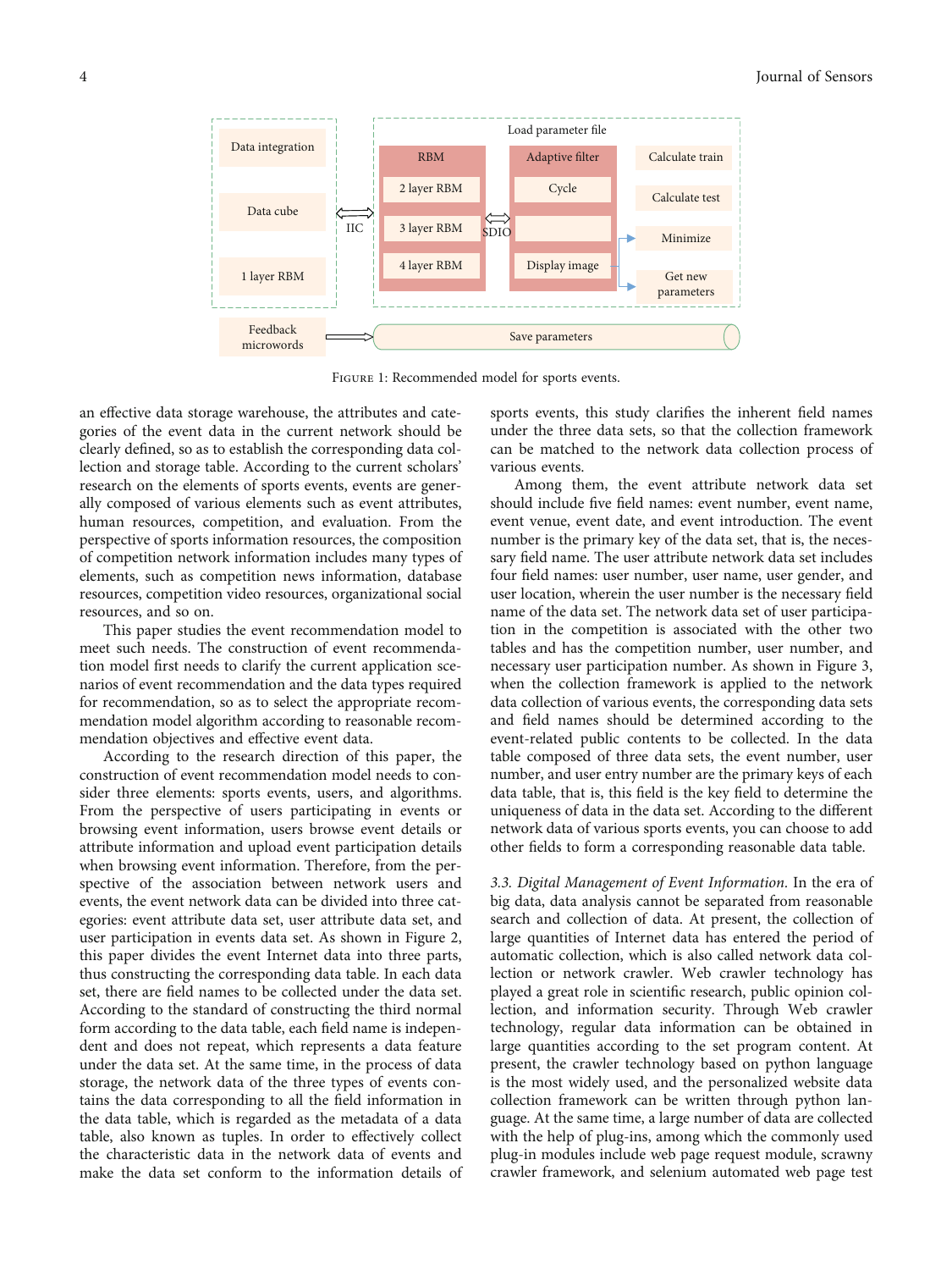<span id="page-4-0"></span>

Figure 2: Event network data collection framework.



Figure 3: Collection of event attribute data sets.

framework. The implementation flow of web crawler is shown in Figure 4.

The collection of Internet data of sports events can also be expanded according to web crawler technology. First of all, it is necessary to determine the target website and the target content that need to collect data, through Python language or other computer language to write the corresponding website content request module code, content analysis module code,



FIGURE 4: Implementation of web crawler.

and content collection module code. Then, batch event data collection is realized according to the order of requesting or taking event data website content, analyzing event data content, and collecting corresponding field data. At the same time,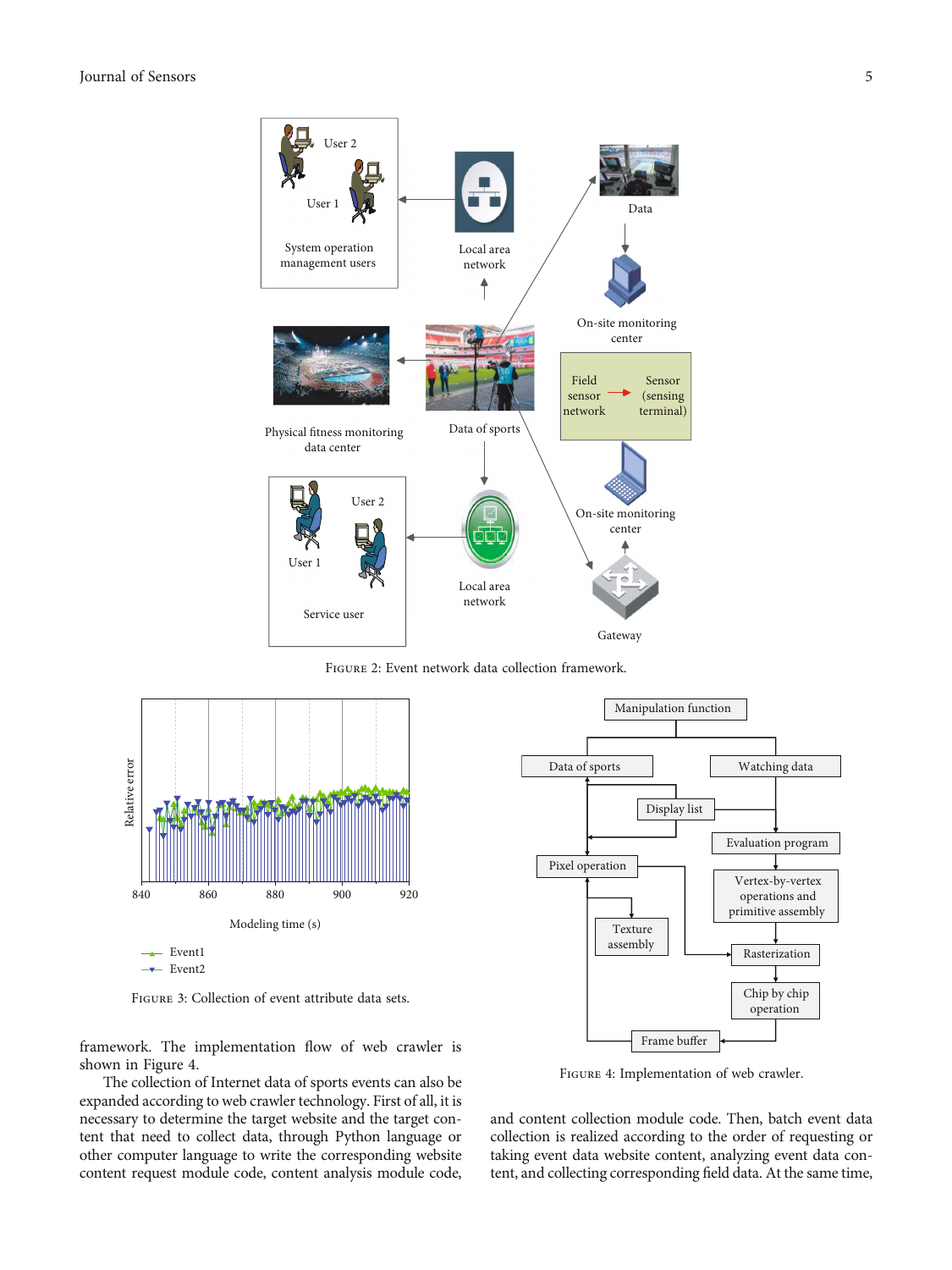it is necessary to make it clear that the collection of corresponding data should conform to the robots protocol of the Internet and only be used for academic research, so as to ensure the reasonable and legal collection behavior.

Based on the corresponding user needs when constructing the event recommendation model, the main function of the model after construction is to realize the recommendation between the same type of sports events and have a certain accuracy to meet the basic needs of users. From the use scenarios of the event recommendation model, there are uncertain differences in the event characteristics and data characteristics of different categories of events. According to different competition requirements, it is necessary to fine-tune the algorithm under a unified framework in the construction of the competition model, so as to meet the effective recommendation under different input data conditions, different competition project recommendation requirements, and different use scenarios. Therefore, the constructed event recommendation model needs to have a statistical basic framework, and at the same time, according to the project objectives, it needs to meet the recommendation needs of different sports characteristics. In terms of actual functional requirements, the functions that the event recommendation model should realize include feature extraction of events, similarity calculation of events, and recommendation list supply of events.

#### 4. Experiences and Results Analysis

4.1. Data Requirements Analysis. The construction of the recommended model needs to meet its usage scenarios and performance requirements, which makes the construction of the model follow the target direction and data feature dimension of the entity project. The event recommendation model constructed in this paper is based on the analysis of network data characteristics of events, which makes it clear that the current network data of events has the characteristics of large amount of text data and uneven and diversified data distribution. Under such characteristics, the construction of recommendation model needs to be as close to the characteristics of most public network data as possible. In the selection of input data, we should select characteristic data with clear classification attributes and considerable quantity. Traditional recommendation models often need a large number of data sets with standardized structure to support them. In the past studies, the information research on sports events tends to be carried out on the theoretical framework and data structure, while the research on the characteristics of event data in the current Internet is rarely mentioned. The reason lies in the lack of effective analysis means and data support. The characteristics analysis and collection of network data of current marathon events as an example can provide more suitable basic data for the research of event recommendation model. With the corresponding basic data set, the construction of the event recommendation model will be more accurate. From the technical feasibility point of view, the rapid development of artificial intelligence and big data provides more feasible directions for the selection and comparison of model algorithms, as shown in Figure 5. The rapid evolution of natural language



Figure 5: Model feasibility requirements.

processing technology and machine learning technology promotes the practice of various recommendation algorithms in more industrial production fields. According to the data characteristics and the needs of runners, the recommendation technology algorithm selected in this paper has been effectively proved in other fields such as commodity recommendation, text recommendation, and news recommendation, so as to ensure that the algorithm selected in the construction of event recommendation model in this study will be followed.

4.2. Recommendation System. In order to evaluate the performance of various recommendation algorithms or systems conveniently, academia and industry have a series of evaluation indexes which can be used to evaluate the reliability of recommendation algorithms or systems. Different evaluation indicators have different emphases in measuring recommendation performance and correspond to different evaluation approaches. This section summarizes some commonly used evaluation indicators in academic circles, including recommendation accuracy, recommendation coverage, and user satisfaction. Users' satisfaction with the recommended items is one of the important indicators to evaluate the recommendation model. However, user satisfaction cannot be obtained by offline calculation, which requires user survey and real-time collection. At the same time, in the online system, user satisfaction needs to be obtained by collecting some user behaviors and making statistical analysis.

Prediction accuracy is the most important index to measure the offline evaluation of recommendation system. Among them, it is mainly divided into scoring prediction accuracy and using prediction accuracy. According to different research directions, the commonly used prediction accuracy indicators are as follows: mean absolute error (MAE), precision, and recall. MAE uses absolute value to calculate the recommendation error and observes the gap between the predicted score of items given by the recommendation algorithm and the actual score of users to measure the performance of the recommendation system. Accuracy and recall rate are widely used in Top-*N* recommendation. Top-*N* recommendation gives users a recommendation list of corresponding items with the number of *N*, which is the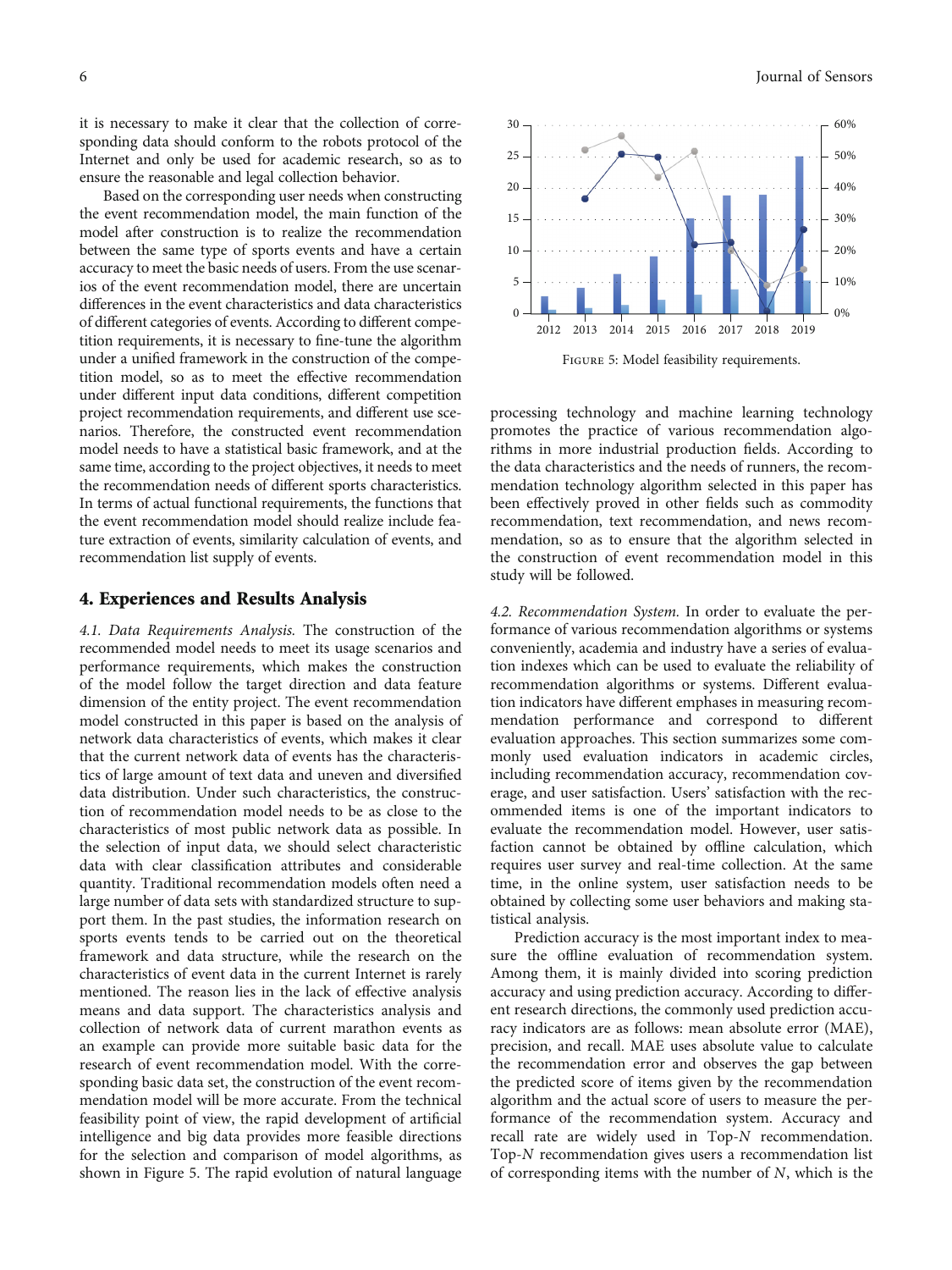mainstream recommendation scheme of recommendation system at present. Coverage is to evaluate the mining ability of a recommendation system or recommendation algorithm for long-tail items. The most common definition is the proportion of items recommended by the recommendation system to the total collection of items. Coverage rate is often used to evaluate the recommendation performance of books, movies and other items with complex classification. Combined with the above-mentioned Internet data set characteristics of sports events taking marathon events as an example, in this study, the actual test of the event recommendation model will use the evaluation method of prediction accuracy to test the results of the event recommendation model based on the content recommendation algorithm.

According to the above research on the category of recommendation model, this paper chooses content-based recommendation model technology to build the corresponding event recommendation model according to the sports event data set on the Internet. The content-based recommendation model algorithm mainly uses the descriptive content features of the entity to be recommended and calculates the number of tags or the similarity of tags content through the tagging vector of content features. It can be seen that the contentbased recommendation algorithm replaces entities with tags of feature content, and each tag has different corresponding values, thus transforming the feature distribution problem of entities into the vector value problem of entity tagging and realizing the calculation of vector value distance instead of similarity. In the Internet data of sports events, the descriptive information of sports events is mostly unstructured feature data, which is manifested as event name, event introduction, event location, and entry requirements. This kind of descriptive information is mostly distributed in text content, and the text length is different. By browsing this kind of text information, users or visitors can quickly form a preliminary understanding of the competition situation, as shown in Figure [6](#page-7-0).

Therefore, for this kind of unstructured feature text, it is generally necessary to use the corresponding text processing algorithm to transform the feature content into space vectors. At the same time, by observing the event data set and data characteristics, we can find that there are a large number of user entry record sequence data in the Internet data of sports events. This kind of data belongs to unstructured data type, but the text in its sequence is mainly the name of the event, and the content features are hidden in the entry records. Therefore, for the application of this kind of data set, it is necessary to extract the hidden features from the sequence records by algorithms and attach them to the event entities or user entities. This transforms the feature similarity problem of events into the hidden feature distribution problem in the event sequence. In the current research, the text content feature extraction algorithms commonly used in content-based recommendation model include the LDA topic model algorithm, TF-IDF text weight model, and Word2vec model. These three algorithms have achieved the extraction of text features in sentence segments through different concepts and have achieved success in a large number of experiments and practical applications. At the same

time, the algorithm idea of Word2vec model is also widely used in the data set of sequence data or behavior records, which can obtain the vector space values of each entity in the sequence. In the following, these three content text feature extraction algorithms are described and analyzed.

Vectorization of events introduces the concept of vector space model (VSM), which is defined as transforming traditional text content into dimension vectors in vector space, thus giving corresponding values for calculation, so that similar documents or paragraphs have similar vector spaces. Vector transformation makes entity content from text information to numerical information, which makes it easier to carry out statistics of entity content attributes. For example, in marathon events, "Shanghai International Marathon," "Beijing International Marathon," and "Beijing International Cross-country Running Challenge" are all top marathon events at present, but it is difficult to judge the similar intensity of the two events from the classification attributes of the events. For example, "Shanghai International Marathon" and "Beijing International Marathon" are both regular paved marathon events, but their venues belong to different cities. The "Beijing International Marathon" and "Beijing International Cross-country Running Challenge" are both held in Beijing, which are geographically similar events, but their classification is different, and the suitable participants are also different. However, as shown in the vectorization of event names in Figure [7](#page-7-0), the vector space model transformation based on word frequency (the greater the word frequency, the weaker the feature performance and the smaller the value) can extract the values of similar texts from the text attributes and give effective space vector values to these three events. The corresponding event vector model can be constructed under a large amount of training data.

Event similarity calculation is a necessary step to achieve event recommendation, which transforms the similarity problem between events into the distance problem of spatial values, in which it is convenient to use mathematical and physical calculation forms to realize the similarity judgment of event entities. And the recommended list can be output conveniently according to the ranking of similarity between events. At present, there are many methods to calculate the similarity of VSM vector space models. Common vector space similarity algorithms include Euclidean distance, cosine similarity, and Pearson's correlation coefficient. At the same time, when using different algorithms to build vector models, the calculation of entity similarity also needs a specific adaptive similarity calculation method. For example, when using the LDA theme model to build "event-theme distribution matrix" in this study, it is necessary to use the corresponding theme proportion similarity calculation method to realize the similarity calculation of theme proportion. Therefore, in the following research, this paper will compare and analyze the commonly used vector similarity calculation methods and study their applicability, so as to choose the appropriate similarity calculation method and apply it to the modeling of each event recommendation model. As the mainstream topic generation and topic vectorization model in text content analysis, LDA model holds that a document corresponds to multiple topics, and each topic corresponds to a different vocabulary in the document.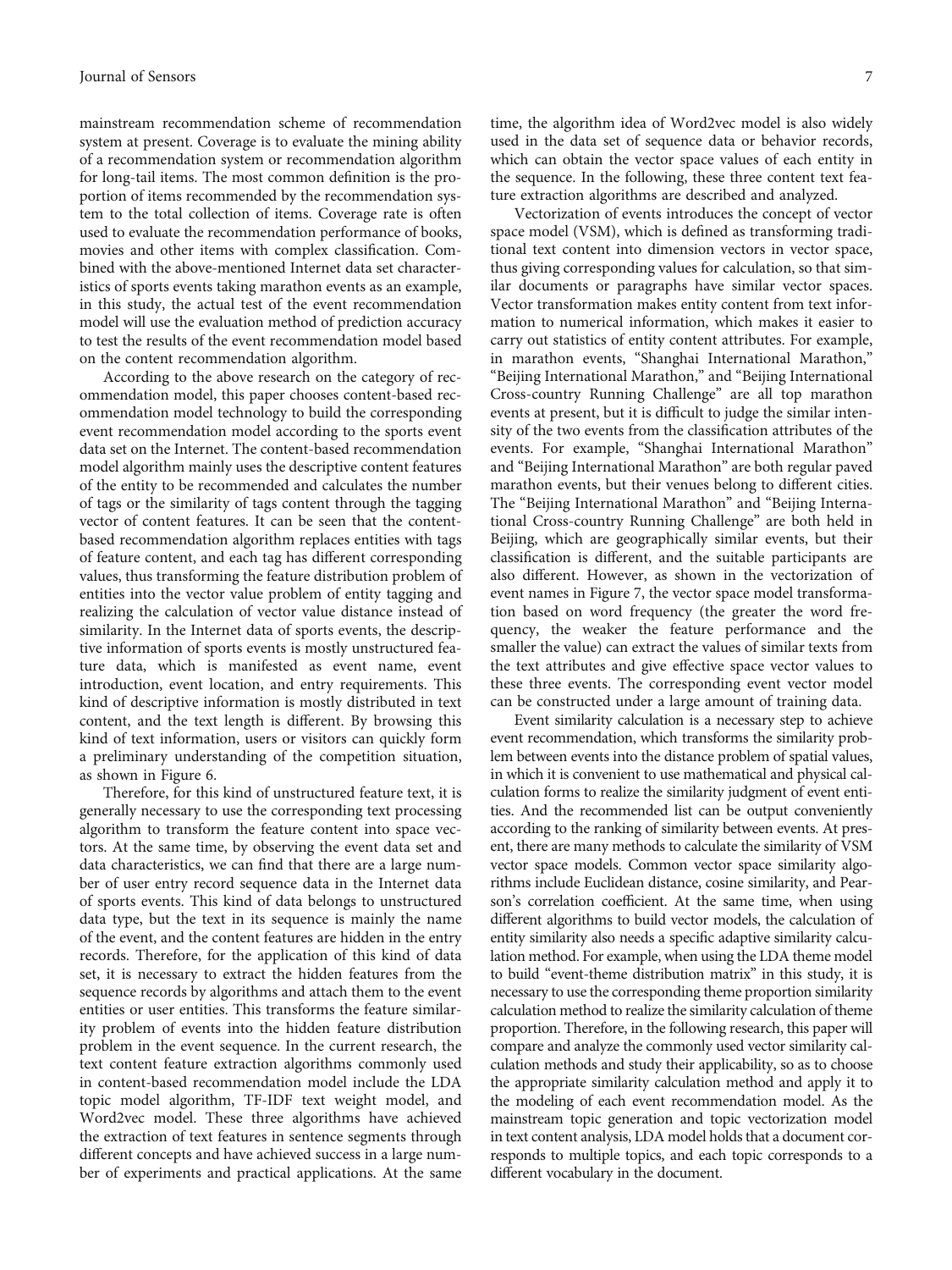<span id="page-7-0"></span>

Figure 6: Text class information retrieval speed.



Figure 7: Vectorization of event names.

According to the lexical distribution probability within the topic, the corresponding content range of the topic can be summarized. According to the proportion of documents on different topics, the topics that account for a larger proportion can be regarded as the main topics of the document. Three-dimensional "document-topic-vocabulary" constitutes a necessary condition for the proportion of document generation vectors. When inputting the original text, the LDA topic model adopts the basic word bag representation and transforms each input document content into a corresponding word frequency vector. In LDA modeling Internet event data, it is necessary to model the text content of all events after word segmentation. In order to effectively express the characteristics of events, the characteristic text

content of events generally includes the name of events, the venue of events, and the brief introduction of events. These data indicators reflect the content of events in theme characteristics, regional tendentiousness, and overall characteristics. After text preprocessing such as word segmentation, the input original event content text is changed into a content feature entry matrix for modeling. As shown in the event-theme combination content based on LDA theme model in Figure [8](#page-8-0), when modeling the event-theme through LDA model, the characteristic contents of *m* events, *R* is input, and the number of possible themes *T* of a given event is *k*. After training the model code, the event-theme matrix and theme-content vocabulary matrix can be finally obtained.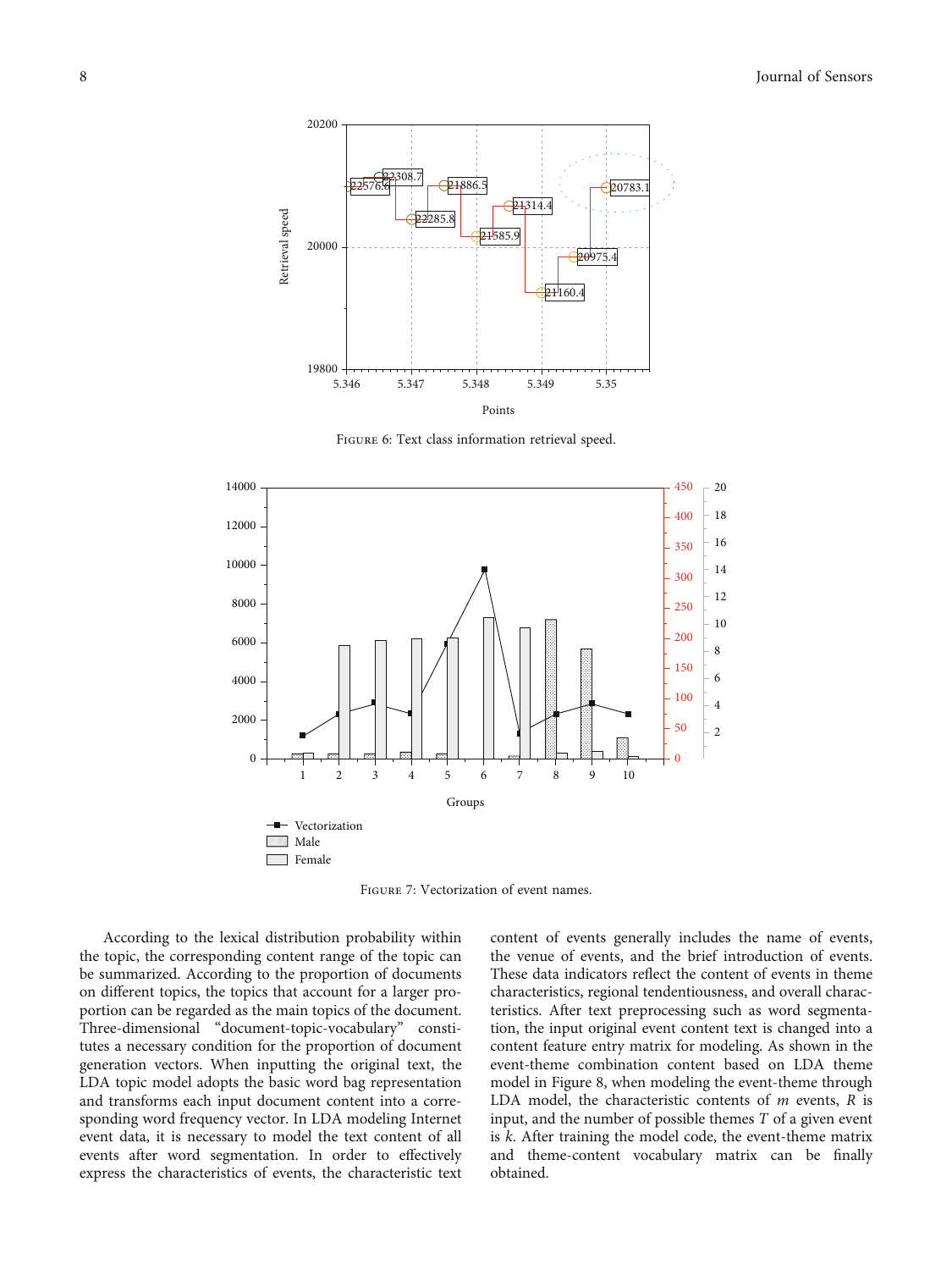<span id="page-8-0"></span>

Figure 8: Theme combination of theme model.

The basic assumption of TF-IDF model is that a corpus contains multiple documents. If a word in a document appears many times in the document and is marked with the TF value at the same time, but the word appears less in the whole corpus and is marked with IDF value, then the larger TF × IDF mark value of this word may be the keyword or subject word of the document to which it belongs. According to the rules of the TF-IDF algorithm, the corresponding TF-IDF value of words in each event name can be calculated. By observing the TF-IDF vector values of words in the event corpus, we can find that "Shanghai" is the key theme of "Shanghai International Marathon Events." "Cross-country Running" and "Challenge" are the key themes of "Beijing International Cross-country Running Challenge." It also shows that TF-IDF algorithm can effectively separate the feature themes of each event in the event text corpus and endow the event with a certain vector dimension. In practice, the improved model is no different from the basic Word2vec model in algorithm principle, but the selected input data set is changed from the event feature text data in the Internet to the sequence data of users participating in the event. Then the output content changes from the vector value of constructing characteristic vocabulary to the vector value of each event in the input event sequence set. This transformation is more suitable for constructing corresponding spatial vectors for event entities and calculating the similarity of event vectors. At the same time, in the use of data, it can avoid using a single event feature text data, which cannot effectively verify the recommendation accuracy of the recommendation model and turn to using the user competition sequence data in the Internet. Finally, it can compare and analyze the performance of the recommendation models when using different data sets.

After the above description, it can be seen that the Internet data sets of sports events have the characteristics of large number and many types, and a single content-based recommendation algorithm modeling method is easy to achieve better recommendation results on specific Internet event data input samples. However, from the perspective of user selection of entities, it lacks universal applicability. For example, the LDA topic model requires a high number of feature texts in the input data set, and the selection of the number of subjects will affect the numerical size of the final topic vector space of each entity. The event recommendation model based on TF-IDF can construct the spatial vector of each event according to the feature text of the event. However, if the feature text description of sample events is too little or different language description methods are adopted, the phenomenon of vector deviation in feature space will easily occur, which will make the events with similar types or properties have a long spatial distance in vector space and affect the final recommendation efficiency. Similarly, in the event recommendation modeling based on Word2vec sequence model, the insufficient sample size of users' entry records or uncertain entry types in the network will easily affect the generation of event space vectors. If a single user only participates in the same race for many years or professional runners participate in the race with too wide type or region and large span, it is easy to have the phenomenon that two marathon events with low correlation are close in vector space. Therefore, in order to reduce the influence of single algorithm and input samples on marathon event recommendation, the author considers combining the TF-IDF model with the Word2vec sequence model, so that they can fuse and calculate the event similarity matrix after the vectorization of events and propose a comprehensive event recommendation model and compare the performance difference between the comprehensive recommendation model and other single algorithm models under the test sample data, so as to improve the performance and accuracy of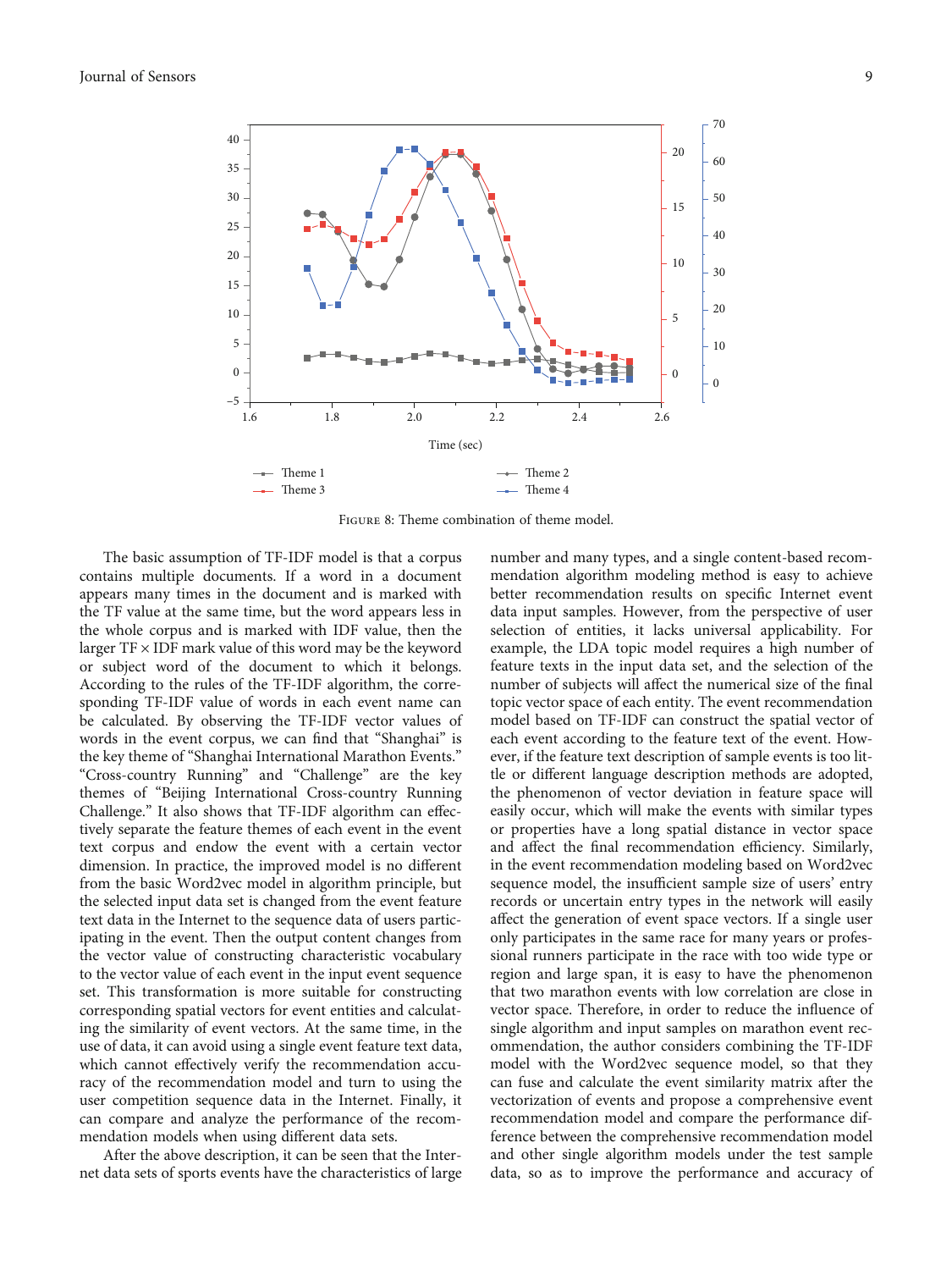<span id="page-9-0"></span>event recommendation. At the same time, when the comprehensive model carries out the event vectorization step, it can directly call the event vector matrix generated by a single TF-IDF model and Word2vec sequence model, so as to save computing resources and improve the fault-tolerant space of the comprehensive model.

#### 5. Conclusion

Taking the marathon event data in combustion network as an example, this paper discusses the algorithm selection and model construction of event recommendation model and determines the content-based recommendation technology and three key algorithms commonly used to achieve the goal of event recommendation model construction. On the basis of the above, this paper further studies the construction framework of event recommendation model under three key algorithms, focusing on the steps of event vectorization and event similarity calculation, and makes experimental comparison on the collected marathon event data set. From the results, the constructed event recommendation model has a good performance in the marathon event recommendation, which verifies the feasibility of content-based recommendation technology in the event information recommendation. This can effectively meet the needs of the existing people for marathon event recommendation and also provide technical support and theoretical basis for the research of building an effective Internet data processing mechanism and event recommendation model of sports events. This paper studies the Internet data of current sports events, which has the characteristics of huge quantity, various types, fragmentation, and low correlation, and builds a general event data collection framework and collection method. Taking the popular marathon event among the masses as an example, this paper discusses and analyzes the similar and unique characteristics of its network information. Through the collection and statistics of marathon data, the characteristics of data diversity are verified, which provides basic data support for the construction of event recommendation model.

In the future, it gives the possibility of integration and development of sports event information and related information technology from the perspective of technology, which provides a broader idea for sports informationization research and enriches the technical means of sports research.

#### Data Availability

The data used to support the findings of this study are available from the corresponding author upon request.

#### Conflicts of Interest

The authors declare that they have no known competing financial interests or personal relationships that could have appeared to influence the work reported in this paper.

#### References

- [1] P. Haje, A. Arystanbaeva, Z. Oralbaeva, and Z. Kupenova, "The role and importance of accounting information system in the context of digitalization," Asian Journal of Social Sciences and Humanities, vol. 5, no. 1, pp. 64–73, 2019.
- [2] M. McKee, M. C. I. van Schalkwyk, and D. Stuckler, "The second information revolution: digitalization brings opportunities and concerns for public health," European Journal of Public Health, vol. 29, Supplement 3, pp. 3–6, 2019.
- [3] Y. Shrayberg and K. Y. Volkova, "Features of copyright transformation in the information environment in the age of digitalization," Scientific and Technical Information Processing, vol. 48, no. 1, pp. 30–37, 2021.
- [4] T. Pistunova, V. Slabko, K. Averina, I. Romanchenko, O. Babakina, and O. Vidomenko, "Providing the minds of the out-of-the-box digitalization as the basic component of the information culture of the teacher," Laplage Em Revista, vol. 7, no. 2, pp. 691–696, 2021.
- [5] T. Rudakova and M. Semikolenova, "Evolution of accounting information model under conditions of changing economic formations and digitalization of the economy," Electronic Markets, vol. 12, no. 1, pp. 108–115, 2018.
- [6] A. Rafisovich Gapsalamov, E. Munirovich Akhmetshin, R. Rashatovich Sharipov, V. Lvovich Vasilev, and T. Nikolaevna Bochkareva, "Approaches to information security in educational processes in the context of digitalization," TEM Journal, vol. 9, pp. 708–715, 2020.
- [7] J. Tuzii, "Healthcare information technology in Italy, critiques and suggestions for European digitalization," Pharmaceuticals, Policy and Law, vol. 19, no. 3-4, pp. 161–176, 2018.
- [8] E. Hofmann, H. Sternberg, H. Chen, A. Pflaum, and G. Prockl, "Supply Chain Management and Industry 4.0: conducting research in the digital age," International Journal of Physical Distribution & Logistics Management, vol. 49, no. 10, pp. 945–955, 2019.
- [9] I. G. Utomo and G. S. Darma, "Measuring optimization of digital military programs: an innovation of information and communication systems in Industrial Digitalization 4.0," International Research Journal of Engineering, IT and Scientific Research, vol. 6, no. 2, pp. 39–46, 2020.
- [10] S. D. Karakozov and N. I. Ryzhova, "Information and education systems in the context of digitalization of education," Journal of Siberian Federal University, vol. 12, no. 9, pp. 1635–1647, 2019.
- [11] S. A. Dyatlov, O. S. Lobanov, and W. B. Zhou, "The management of regional information space in the conditions of digital economy," Economy of Region, vol. 14, no. 4, pp. 1194–1206, 2018.
- [12] S. Treber and G. Lanza, "Transparency in global production networks: improving disruption management by increased information exchange," Procedia CIRP, vol. 72, pp. 898–903, 2018.
- [13] Z. Wei and L. Sun, "How to leverage manufacturing digitalization for green process innovation: an information processing perspective," Industrial Management and Data Systems, vol. 121, no. 5, pp. 1026–1044, 2021.
- [14] A. V. Nesterov, "Digitalization of society and the economy: systematization of personal data in information systems," Scientific and Technical Information Processing, vol. 47, no. 2, pp. 133–138, 2020.